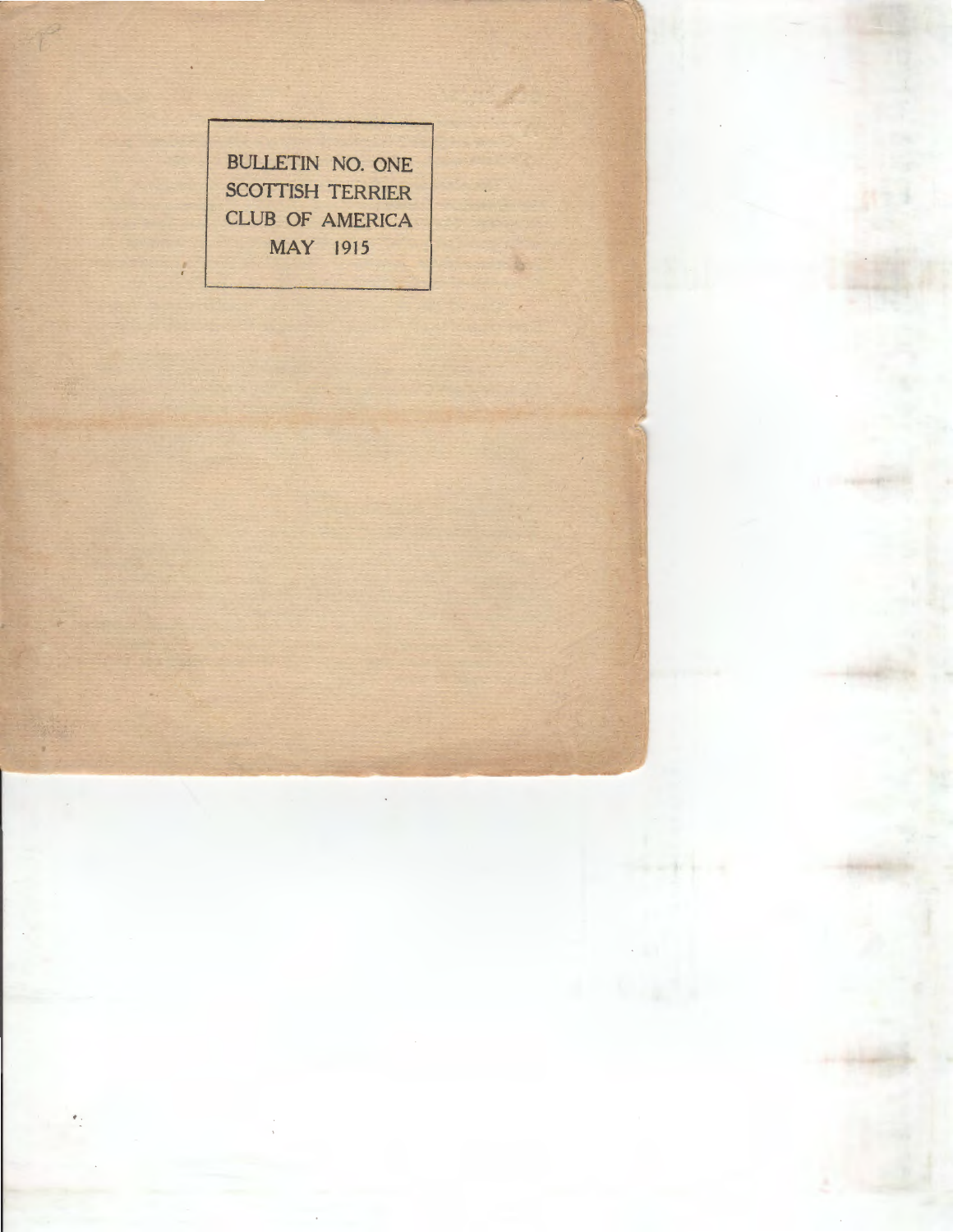OUR SHOW<br>An advance copy of the Prize List of our Four Point Specialty Show on June 2 is in the Secretary's hands, and will probably have reached the members before this bulletin.

The place secured, the Italian Garden of the Hotel Bilt-

more, used for this purpose for the first time, makes it especially tempting. High and cool. sheltered on three sides from winds, with graveled paths, and with possibilities of comfort for luncheon and tea, it seems an ideal place for the convenience of us and of our Scotties.

One of the most trusted of our members is to judge. Every one of us should make it a matter of conscience to appear with at least one dog.

We shall have a meeting afterwards to consider the suggestions of our Committee for the further serviceableness of our Club, and to meet each other and our new members.

 $x^2$ 

NOTICES OF SHOWS

s are of the Specialty Clubs send on a postal notice of shows at which their Specials are to be offered, naming the judge B at which their Specials are to be offered, naming the judge, and requesting their members to support the show. Should you like to receive such cards? There would be between twenty and thirty during the year. If there is a desire for them, the Secretary will gladly send them out.

If you would like such cards sent you regularly, kindly notify the Secretary, as they would be sent only- if a considerable number desire them, and only to those asking for them.

Please write at once.

# FROM OUR MEMBERS

j

M iss Adelaide Baylis, Strathspey Kennels, has purchased from Hatton Kennels the well-known Ornsay Knight, by 0. Guide ex. 0. Trixie.  $\cdot$   $\cdot$ 

M iss Margaret Brigham {North Grafton, Mass.) at the Westminster Show sold her Sycamore Ruffian, the stud dog bred on both sides from Ch. Claymore Defender, to Mrs. Payne Whitney. Miss Hoppin has sent her Ornsay Flurry and Mr. William Hair his two bitches to be bred to Grafton the Farmer. Mr. James Johnston's bitch has visited G. General Kompolite. The latest litter in the kennels is seven by G. the Farmer ex G. the Fencer; the report adds, "All puppies booked for sale." Congratulations!

M isses Brownell and Howland, Cromarty Kennels, have imported from Yately Kennels, England, a bitch for themselves by Ch. Bapton Norman ex Yately Gypsy, and a dog for Mrs. Herbert Darlington by Laindon Lore.

 $\Delta p$ 

The bitch is full sister to the two Bapton Norman bitches brought over recently by Gael Kennels, and the dog a brother of the bitch shown in New York by Dr. Charles Williams.

 $-36$ 

 $M$  iss Jean Crawford (Evanston, III.) has a new litter from her Peggy by Barlae Defiance. Of three excellent pups by her Ch. Keppoch Dugald, she sold the male at the Chicago Show to Mr. Harnwell of Evanston.

 "The two bitches I hope to bring out some time soon, as my own 'American breds',- my first." Here is the real Club spirit in one who might be tempted to rest content with the winnings of her grand group of imported dogs. The object of our Club before every other is to encourage our "own American-breds."

¥ ¥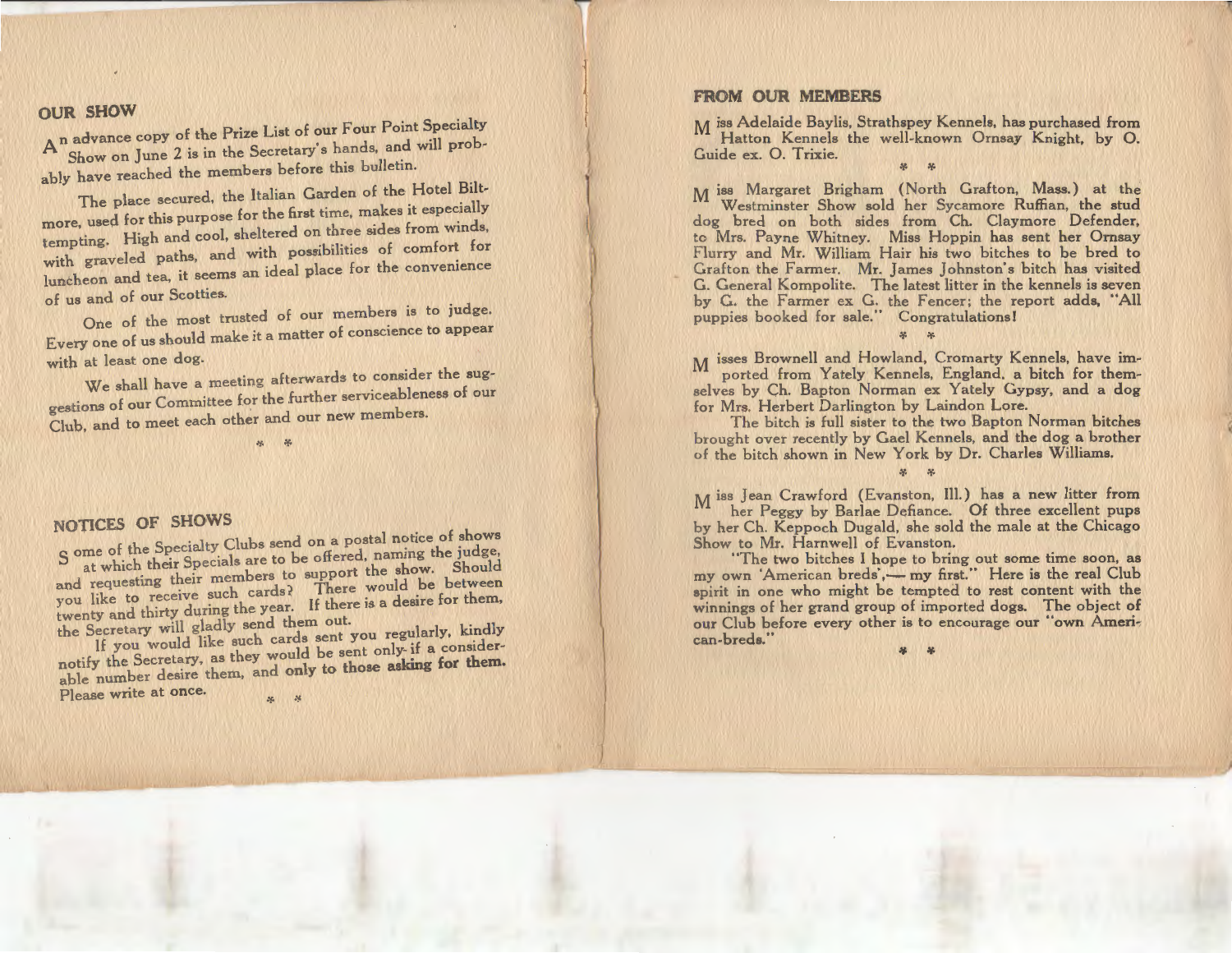0 r. Ewing (Nosegay Kennels, Kirkwood, Mo.) reports that Mr. johnston, Mr. Vincent, and Mr. Graham have sent bitches to his Ch. Ems Morning Nip.

The Kennels is importing Mr. Flett's brood bitch Bannockburn Rosie in whelp to Fairhaven Fusilier. Rosie is by Ch. Glencarry ex a daughter of Ch. Walescott Invader. She has a great record: is the dam of Bannockburn Monarch, B. Provost and B. Chief, all winners during the past year, and granddam of the winner Parazone and of Ch. Bannockburn Kaffir. Fusilier is the great winning son of Ch. Bapton Norman.

D r. N. D. Harvey, Exeter, R. I. Exter Kennels have just bought from Mr. J. B. Hadsell Ch. Scotland Rose, in whelp to Ch. Foxhills Symbol, and the great American-bred winner, Ch. Balgownie Laddie, who will henceforth be at stud (\$20.00) at Exeter.

Dr. Harvey reports these new Scottie Kennels "fairly under way" (the above item would indicate the fact), and two litters of pups, some of which are for sale, by Mr. Wolstencroft's Hielan Terror, five ex Nosegay Eglantine, and seven ex N. Cowslip. A running start!

*>(. >(.* 

M r. H. W. Hayes, Waban, Mass., wants a nice-looking bitch 8 to 12 months old. Housebroken no objection! Will not be used for breeding. Good disposition and appearance more desired than ancestry."

Surely one of our own members can supply him? *>(. :(.* 

M r. Williams Haynes (New York), whose Fractical Dog Keeping" is already known to us, has just published a companion and even better book, "Practical Dog Breeding" (Outing Pub. Co., New York). American Fancier calls it "the most scientific treatment of dog breeding that we have; it deserves to be carefully studied by all fanciers who are seriously interested in breeding better puppies. . . . There is much common sense in the advice given on such practical subjects as keeping and advertising a stud dog, the care of brood bitches, and the raising of young puppies."

Mr. Haynes writes (himself making no mention of his new book) : "For years, promising myself to write a really complete history of the Scottish Terrier, I have collected records, clippings, photographs, etc." Perhaps some of us can be of service here.

 Mr. Haynes has just got from Mrs. A. B. Frank a bitch by Walescott Great Scott ex Foxey Hughes (ex Grafton the Charmer) . He calls her Amscott Wee Lass.

*>(. >(.* 

Mr. Robert Irvine (Hempstead, N. Y.) has bought for breeding purposes a promising son of Walescott Laindon Dare Devil and Ch. W. Laindon Leda, and is importing Ornsay Beryl. He is "arranging to take charge of several new ones from England that are sure to do some."

*>(. >(.* 

M r. C. C. Little (Newcastle Kennels, Brookline, Mass.) reports the following matings: To Claymore Commander, N. Kilbess, N. Moss Agate, and Mr. Wolstencroft's Hielan Heather; to N. Prime Minister, N. Lady Maud, and Albourne Nora; to Wee Bit Impetuous, N. Jumper and N. Nannie; Miss Melcher's bitch to N. Albourne Roisterer; Mr. James Ford's bitch to Claymore Tackler.

The Kennels have acquired six of the seven dog pups raised by Miss Wilson from Tam o' Shanter Bluebell by Claymore Commander. These pups are very promising.

Mr. Walter Stern reports a litter out of Early Bird Jeanie by Commander. *>(. >(.* 

M r. F. G. Lloyd, Bernardsville, N. Y. Walescott Kennels have sold their Fourth of July puppy, Walescott George W., by W. Merlewood Laddie ex W. Fancy. He attracted much attention at the "Charity" - one report saying he was the best of any shown, — and Mr. Richard Alger, Jr., of Detroit "would have him."